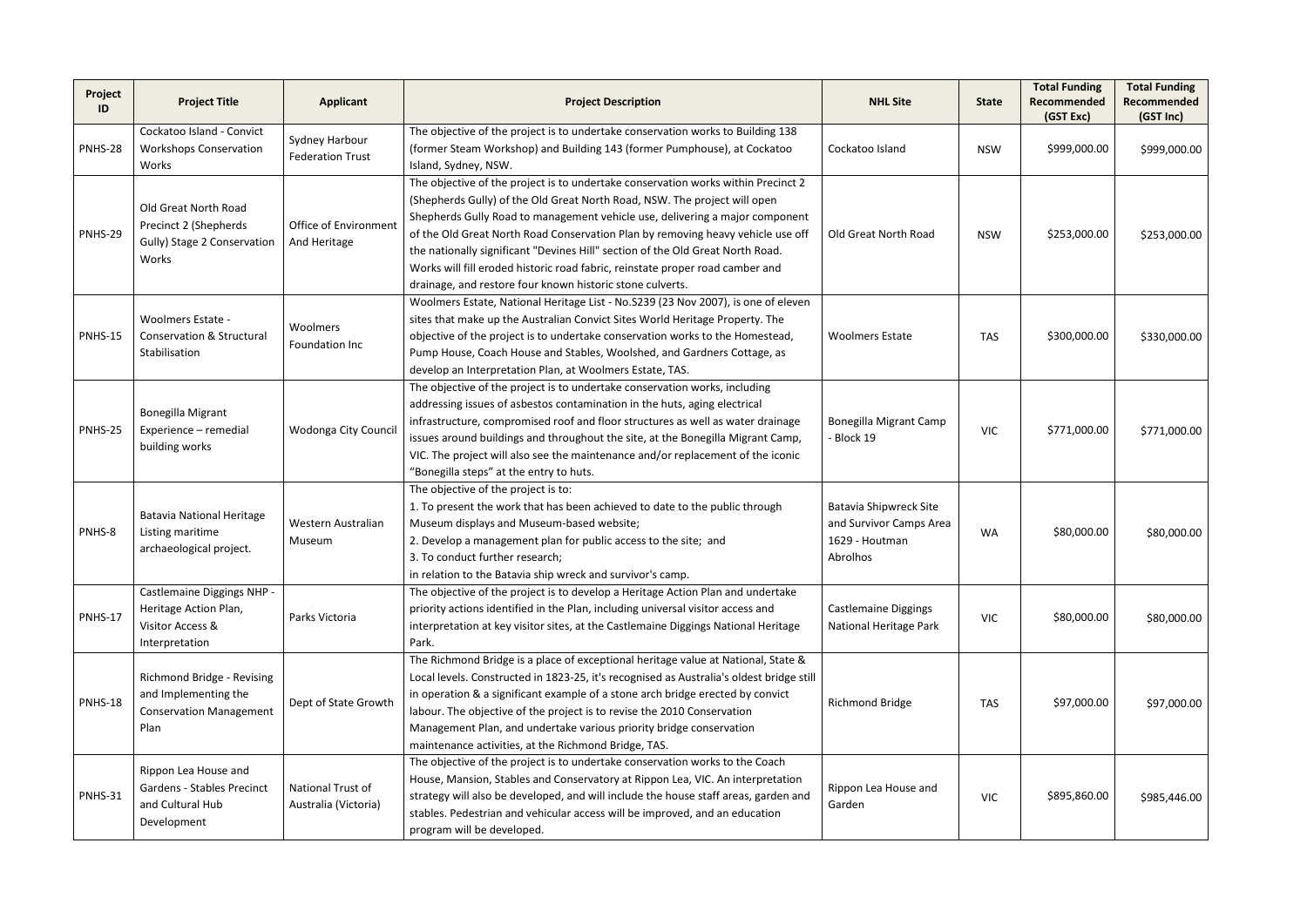| Project<br>ID  | <b>Project Title</b>                                                                             | <b>Applicant</b>                                                      | <b>Project Description</b>                                                                                                                                                                                                                                                                                                                                                                                                                                                                                                                                                                                       | <b>NHL Site</b>                                       | <b>State</b> | <b>Total Funding</b><br>Recommended<br>(GST Exc) | <b>Total Funding</b><br>Recommended<br>(GST Inc) |
|----------------|--------------------------------------------------------------------------------------------------|-----------------------------------------------------------------------|------------------------------------------------------------------------------------------------------------------------------------------------------------------------------------------------------------------------------------------------------------------------------------------------------------------------------------------------------------------------------------------------------------------------------------------------------------------------------------------------------------------------------------------------------------------------------------------------------------------|-------------------------------------------------------|--------------|--------------------------------------------------|--------------------------------------------------|
| <b>PNHS-13</b> | Conservation and<br>interpretation of the<br><b>Goldfields Water Supply</b><br>Scheme            | The National Trust of<br>Australia (WA)                               | The objective of the project is to undertake conservation works to the Number 8<br>Pump Station, update and install interpretation material along length of the<br>Scheme, and develop an online public education and learning program, in relation<br>to the Goldfields Water Supply Scheme, WA.                                                                                                                                                                                                                                                                                                                | <b>Goldfields Water Supply</b><br>Scheme              | <b>WA</b>    | \$734,290.00                                     | \$807,719.00                                     |
| PNHS-2         | <b>Upgrade Wark Theatre</b><br>Lights                                                            | Australian Academy<br>of Science                                      | The Wark Theatre is the largest room in the Shine Dome seating up to 234 people.<br>The Theatre and its furniture and fittings are rated as elements of exceptional<br>significance. The objective of the project is to upgrade the lighting system in the<br>Wark Theatre, Australian Academy of Science, ACT.                                                                                                                                                                                                                                                                                                  | Australian Academy of<br><b>Science Building</b>      | <b>ACT</b>   | \$50,630.00                                      | \$55,693.00                                      |
| PNHS-27        | Third Quarantine Cemetery<br>- Archaeological<br>investigation and<br>conservation               | Sydney Harbour<br><b>Federation Trust</b>                             | The objective of the project is to undertake archaeological research,<br>investigations, and conservation works to the historical graves within the Third<br>Quarantine Cemetery, North Head, Sydney, NSW. The project will also include<br>revising the existing Archaeological Management Plan, as well as the design and<br>production of materials to interpret the former use of the cemetery and those<br>buried there.                                                                                                                                                                                    | North Head - Sydney                                   | <b>NSW</b>   | \$106,500.00                                     | \$106,500.00                                     |
| PNHS-35        | Australian War Memorial-<br><b>Commemorative Area</b><br>reconstruction                          | Australian War<br>Memorial                                            | The objective of the project is undertake conservation works to the courtyard,<br>east and west wings, and cloister, at the Australian War Memorial, ACT. The works<br>will also involve the safe removal and disposal of asbestos mastic from the joints<br>of the stonework.                                                                                                                                                                                                                                                                                                                                   | Australian War Memorial<br>and the Memorial<br>Parade | <b>ACT</b>   | \$1,000,000.00                                   | \$1,000,000.00                                   |
| PNHS-5         | <b>Darlington Probation</b><br>Station - Conservation and<br><b>Interpretation Works</b>         | Department of<br>Primary Industries<br>Parks Water and<br>Environment | The objective of the project is to undertake conservation works at the Darlington<br>Probation Station, Maria Island, TAS, as well as interpretation material that<br>highlights the World Heritage values of the Darlington precinct and its convict<br>history.                                                                                                                                                                                                                                                                                                                                                | <b>Darlington Probation</b><br>Station                | <b>TAS</b>   | \$240,000.00                                     | \$240,000.00                                     |
| <b>PNHS-11</b> | First Government House $- a \mid$ The Trustee for<br>new CMP and enhanced<br>site interpretation | <b>Historic Houses Trust</b><br>of NSW                                | The site of First Government House with its intact archaeological collection is<br>significant as the only tangible link to the first year of European settlement, as a<br>place of first contact, colonial government and the development of Sydney. The<br>objective of the project is to:<br>1. Develop a CMP;<br>2. Extend the 1788 archaeological viewing trench;<br>3. Add new interpretation and design to increase First Government House visibility<br>and accessibility; and<br>4. Refine the key relationship with the Edge of the Trees art installation;<br>at First Government House, Sydney, NSW. | <b>First Government House</b><br>Site                 | <b>NSW</b>   | \$820,000.00                                     | \$902,000.00                                     |
| PNHS-26        | High Court of Australia<br>(Former) - Maintenance<br>and Restoration Works;                      | <b>Court Services</b><br>Victoria                                     | The objective of the project is to undertake conservation works, including to the<br>timber work in the three courtrooms (including panelling, seating, and parquetry<br>flooring), the skylights in the public areas of the building, at the (former) High<br>Court of Australia (VIC). Interpretation works will include panels, displays, and<br>brochures that tell the story of the building and what historical events occurred<br>there.                                                                                                                                                                  | High Court of Australia<br>(former)                   | <b>VIC</b>   | \$150,000.00                                     | \$150,000.00                                     |
| PNHS-38        | Bondi Pavilion Upgrade and<br><b>Conservation Design</b><br>Project                              | <b>Waverley Council</b>                                               | The objective of the project is to develop the necessary design work<br>documentation for the conservation of the Bondi Pavilion, at Bondi Beach, NSW.                                                                                                                                                                                                                                                                                                                                                                                                                                                           | Bondi Beach                                           | <b>NSW</b>   | \$1,000,000.00                                   | \$1,000,000.00                                   |